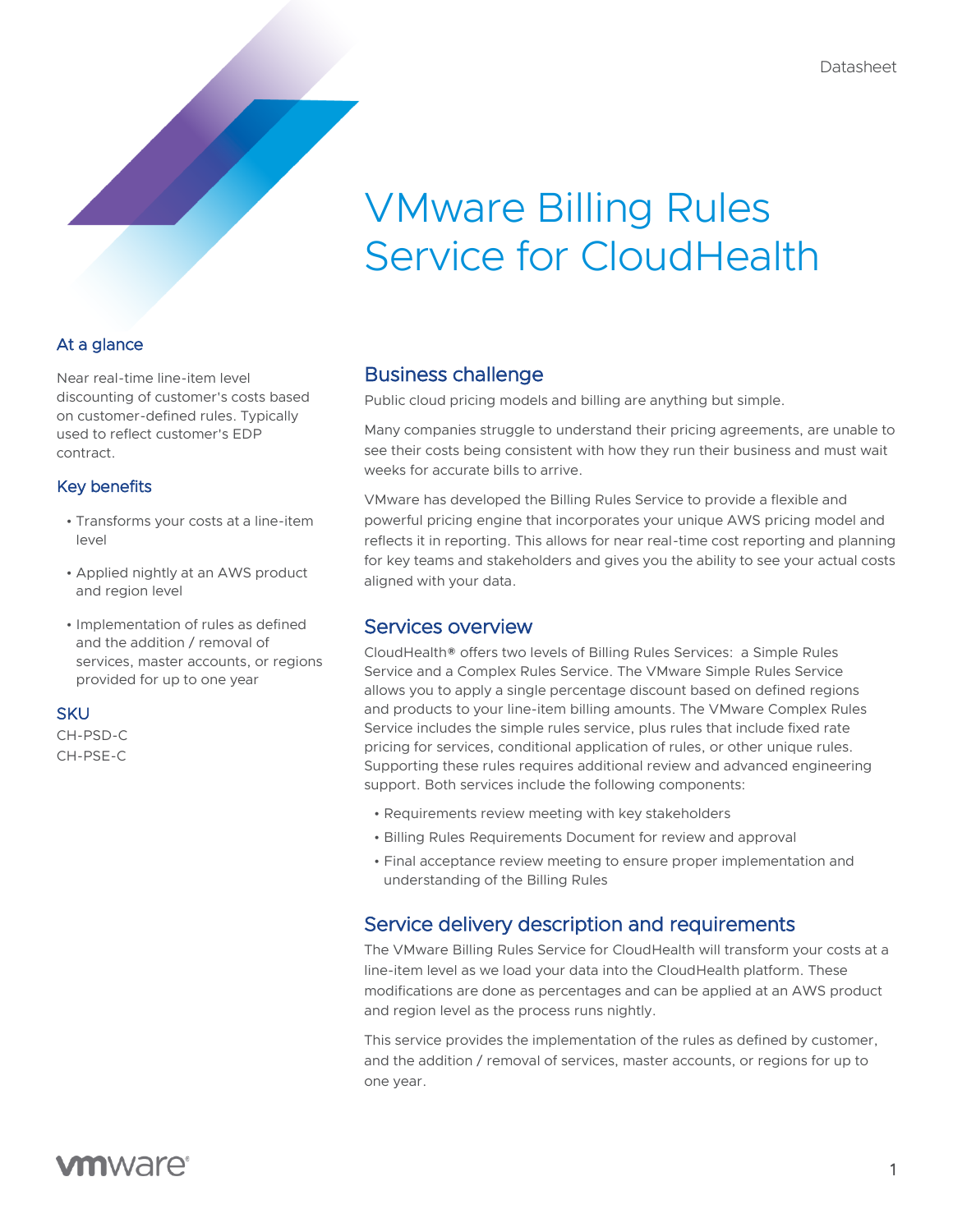VMware Billing Rules Service for CloudHealth

#### Service activities

VMware Professional Services will perform the following activities as part of this service:

- Project kickoff call
- Requirements review
- Implementation of customer custom billing rules

#### Service deliverables

VMware Professional Services will provide the following deliverables as part of this service:

- Billing Rules Requirements Document that offers detailed definition of the customer rules
- Results from execution against staging environment for customer testing and review
- Billing Rules Usage Guide, an explanation of how to use billing rules within CloudHealth, to be provided at time of moving full set of code to production

These deliverables will provide the detailed requirements and act as the guide and agreement between VMware Professional Services and the customer as to what specifically will be implemented.

# Estimated schedule

VMware estimates that the duration of this project will not exceed 8 weeks (2 months) for Simple Rules and 12 weeks (3 months) for Complex Rules. VMware will operate according to a schedule agreed to by both parties. Typically, services are performed during normal business hours and workdays (weekdays and non-holidays).

#### Customer responsibilities

Customer is responsible for the following as part of this service:

- Attendance in meetings, such as kickoff calls, reviews, etc.
- Requesting/receiving permission from AWS to share rules with VMware Professional Services, as covered in the mutual non-disclosure agreement between the three parties
- Population and approval of Billing Rules Requirement Document
- Testing and approval of provided sample to allow for final implementation
- Approval of rules as implemented in production environment
- Notification for any changes post implementation to the services, regions, or rules

# **vm**ware<sup>®</sup>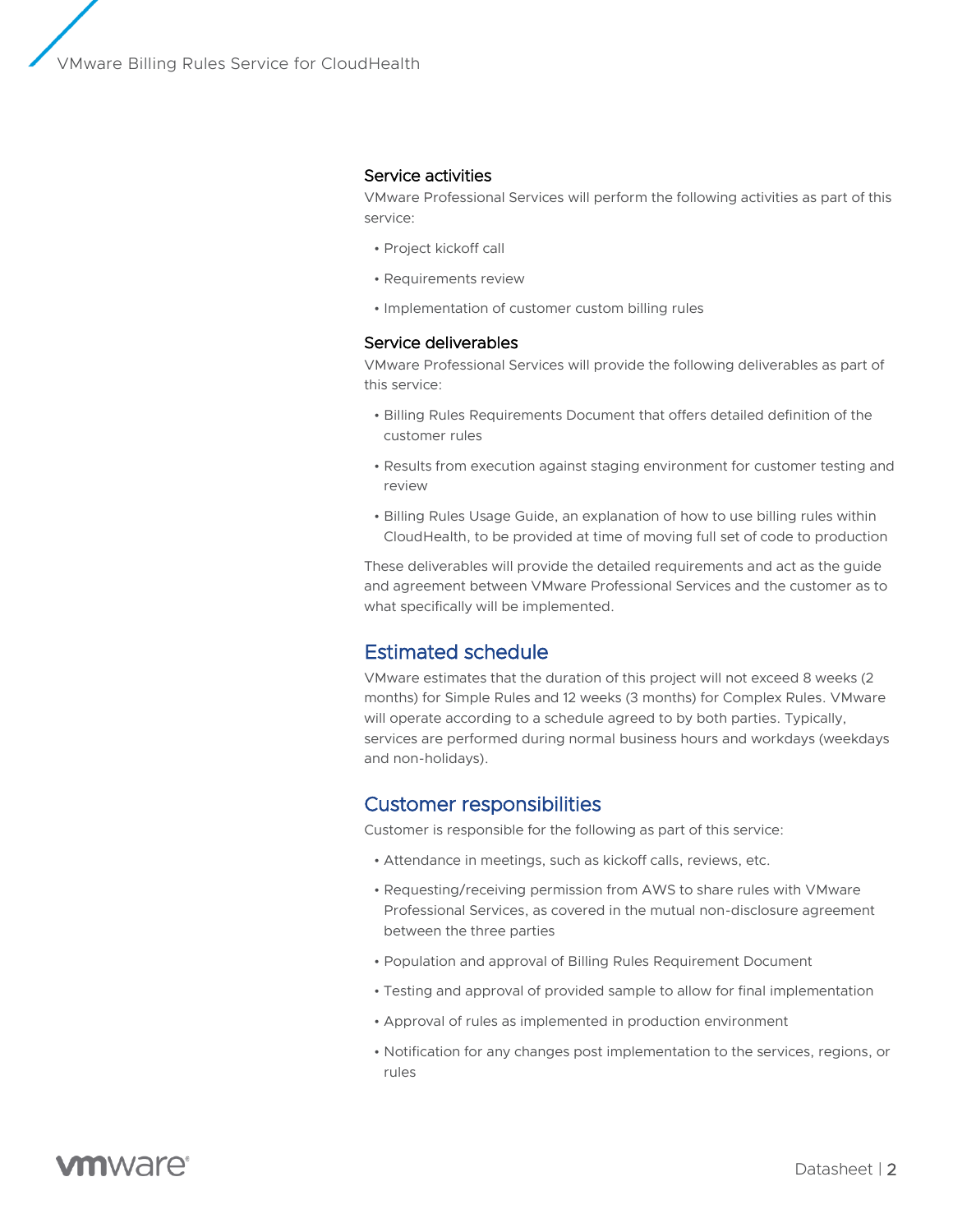- Assigning a project manager enabled to make decisions and provide the VMware Professional Services team with the information necessary to complete the work as described in this SOW
- Defining a project sponsor to act as a point of escalation

## **Assumptions**

- It is preferred that all AWS accounts are configured with billing data and credits in the CloudHealth environment with at least three months history. If fewer than three months are available, the maximum available will be used, but presents a risk due to lack of data points upon which to test.
- Addition of new services or regions utilizing the same rules/percentages added after signoff of the project will be requested through support and not require an additional implementation / cost; changes beyond the addition or removal of services or regions as established in the requirements document will require a new implementation.
- The billing rules must already be in effect, or there will be an impact on abilities to test thoroughly.
- VMware Professional Services will utilize the Cost History report for purposes of testing.
- Expected deliverables will be communicated to customer within a mutually agreed upon timeframe to ensure quality and timeline are not jeopardized.
- Any work not expressly stated in this datasheet is considered out of scope.

#### Out of scope

The following are out of scope items for this service divided by section.

#### General

- Installation and configuration of custom or third-party applications and operating systems on deployed virtual machines
- Operating system administration including the operating system itself or any operating system features or components
- Management of change to virtual machines, operating systems, custom or third-party applications, databases, and administration of general network changes within the customer control
- Remediation work associated with any problems resulting from the content, completeness, accuracy, and consistency of any data, materials, or information supplied by customer
- Installation or configuration of VMware products not included in the scope of this document
- Installation and configuration of third-party software or other technical services that are not applicable to VMware components

# **vm**ware<sup>®</sup>